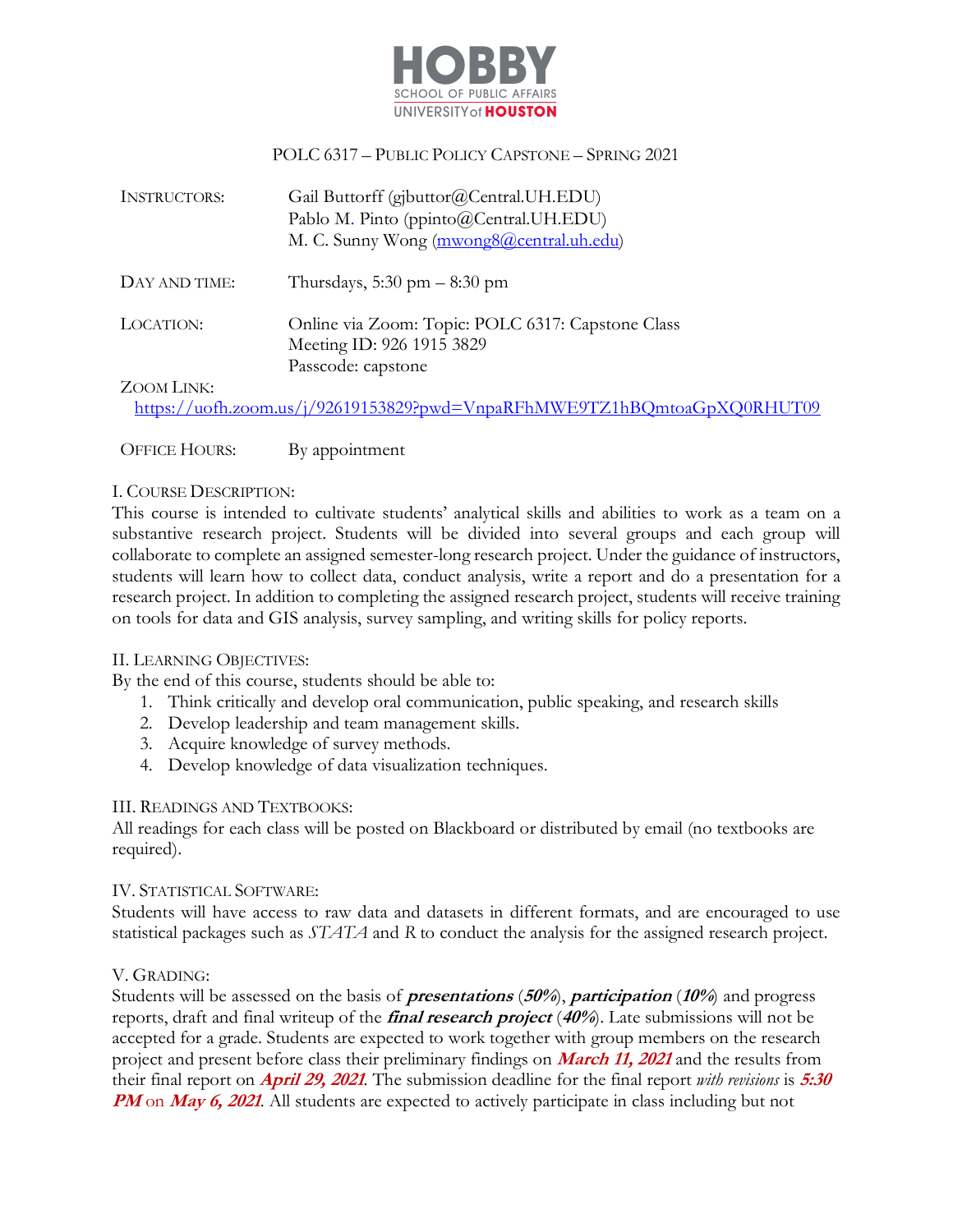limited to participation in lectures, attending group meetings, contributing to the design of research proposal and research plan, review of relevant literature, data collection and analysis, write-up of draft and final reports, presentation of the progress and final projects to the class, make the require revisions before final submission of the group projects, provide feedback on the presentations of other team projects, and engage in any and all class activities.

Final letter grades will be calculated using the following percentages:

| $93-100% = A$ | $87-89 = B +$ | $77-79 = C +$    | $67-69 = D+$     |
|---------------|---------------|------------------|------------------|
| 90-92= A-     | $83 - 86 = B$ | $73-76 \equiv C$ | $63-66 \equiv 1$ |
|               | $80-82 = B$   | $70-72 = C$      | $60-62 = D$      |
|               |               |                  | 59 or less $=$ F |

### VI. STUDENT BEHAVIOR EXPECTATIONS:

Disruptive behavior inside or outside class may result in disciplinary actions and academic failure. Students must refrain from disturbing the peace and good order of the university. For more details, please refer to the UH Student Conduct Policies:

http://catalog.uh.edu/content.php?catoid=27&navoid=9951

### VII. ACADEMIC INTEGRITY:

electronic form or hard copy.

All UH students, regardless of their chosen discipline, are expected to contribute to an atmosphere of the highest possible ethical standards. Cheating or any other suspected violations of academic integrity will not be tolerated. Furthermore, plagiarism, copying and other anti-intellectual behavior are prohibited by the university regulations. Violators will face serious consequences. Students are responsible for reading and understanding the UH Academic Honesty Policy: http://catalog.uh.edu/content.php?catoid=8&navoid=1352

You are encouraged to work, study together and to discuss information and concepts covered in lectures and the sections with other students. You can give "consulting" help to or receive "consulting" help from such students. However, this permissible cooperation should never involve one student having possession of a copy of all or part of work done by someone else, either in

Should copying occur, both the student who copied work from another student and the student who gave material to be copied will both automatically receive a zero for the assignment (this applies to exams, quizzes, papers etc.). Penalty for violation of this Code can also be extended to include failure of the course and University disciplinary action.

### VIII. AMERICANS WITH DISABILITIES ACT (ADA) STATEMENT

The American with Disabilities Act (ADA) is a federal antidiscrimination statute that provides comprehensive civil rights protection for persons with disabilities. Among other things, this legislation requires that all students with disabilities be guaranteed a learning environment that provides for reasonable accommodation of their disabilities. If you believe you have a disability requiring an accommodation, please contact UH's Center for Students with Disabilities (CSD) at (713) 743-5400.

### IX. EXCUSED ABSENCE POLICY

Regular class attendance, participation, and engagement in coursework are important contributors to student success. Absences may be excused as provided in the University of Houston Undergraduate Excused Absence Policy and Graduate Excused Absence Policy for reasons including: medical illness of student or close relative, death of a close family member, legal or government proceeding that a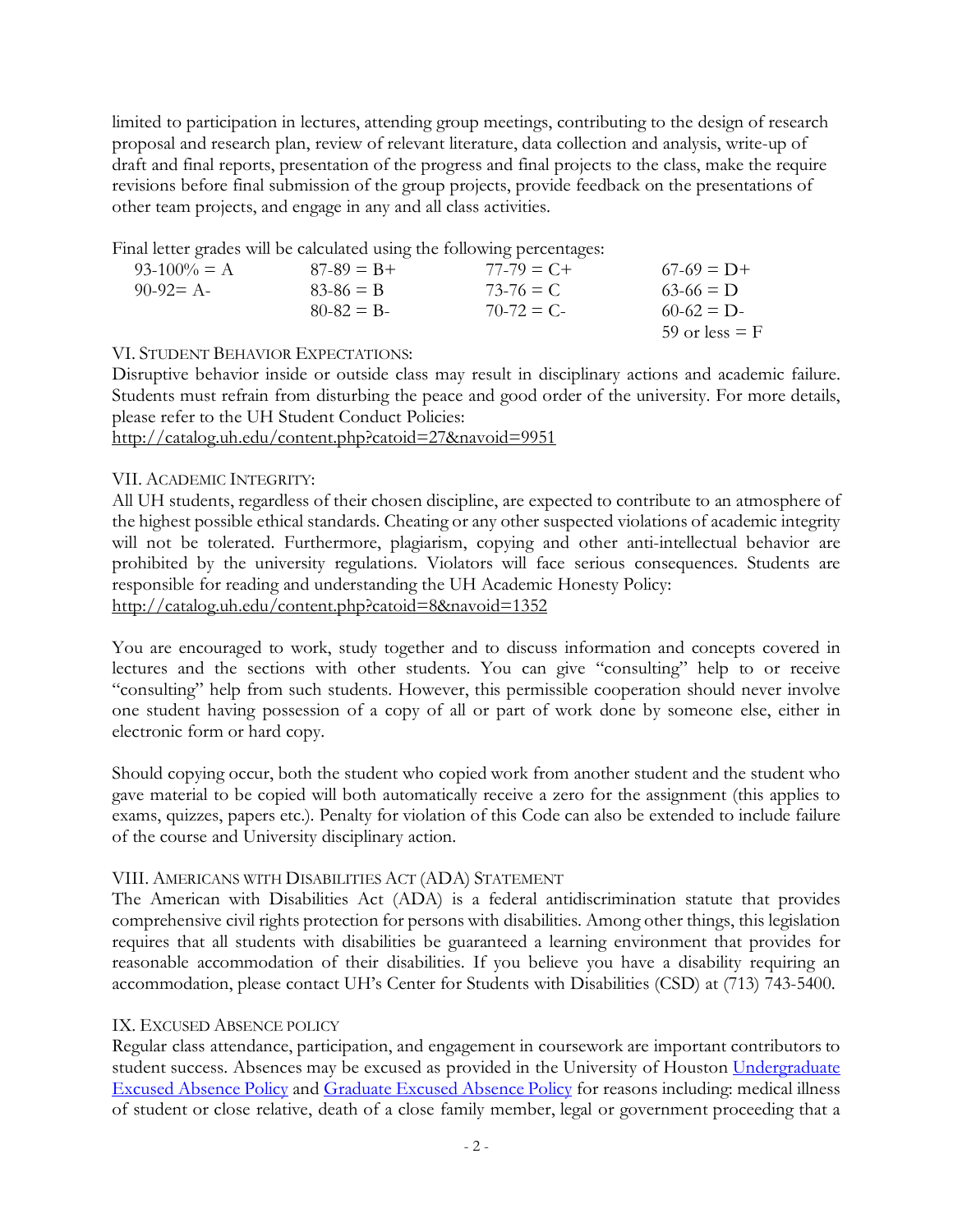student is obligated to attend, recognized professional and educational activities where the student is presenting, and University-sponsored activity or athletic competition. Under these policies, students with excused absences will be provided with an opportunity to make up any quiz, exam or other work that contributes to the course grade or a satisfactory alternative. Please read the full policy for details regarding reasons for excused absences, the approval process, and extended absences. Additional policies address absences related to military service, religious holy days, pregnancy and related conditions, and disability.

# X. RECORDING OF CLASS

Students may not record all or part of class, livestream all or part of class, or make/distribute screen captures, without advanced written consent of the instructor. If you have or think you may have a disability such that you need to record class-related activities, please contact the Center for Students with DisABILITIES. If you have an accommodation to record class-related activities, those recordings may not be shared with any other student, whether in this course or not, or with any other person or on any other platform. Classes may be recorded by the instructor. Students may use instructor's recordings for their own studying and notetaking. Instructor's recordings are not authorized to be shared with *anyone* without the prior written approval of the instructor. Failure to comply with requirements regarding recordings will result in a disciplinary referral to the Dean of Students Office and may result in disciplinary action.

# XI. SYLLABUS CHANGES

Due to the changing nature of the COVID-19 pandemic, please note that the instructor may need to make modifications to the course syllabus and may do so at any time. Notice of such changes will be announced as quickly as possible through email.

### XII. COURSE OUTLINE AND SCHEDULE:

WEEK 1 (JANUARY 21): INTRODUCTION TO THE COURSE

- Overview and course requirements
- Research design and stats refresher

WEEK 2 (JANUARY 28): MAPPING AND DATA VISUALIZATION WITH R

- Instructors: David McClendon and Jeff Reichman
	- § Textbook: *R for Data Science* (https://r4ds.had.co.nz/)
	- Software: R (https://cran.rstudio.com/) and RStudio (https://www.rstudio.com/products/rstudio/download/#download)

# WEEK 3 (FEBRUARY 4): USING CENSUS DATA

- Instructors: John Antel and Maria Paula Perez
	- Background readings and materials will be distributed before the session

WEEK 4 (FEBRUARY 11): INDEPENDENT GROUP MEETINGS – PROJECT OUTLINES DUE

• Submit research proposal including research question(s), roadmap of project, and data analysis plan to Blackboard by 8.30pm (no formal class meeting)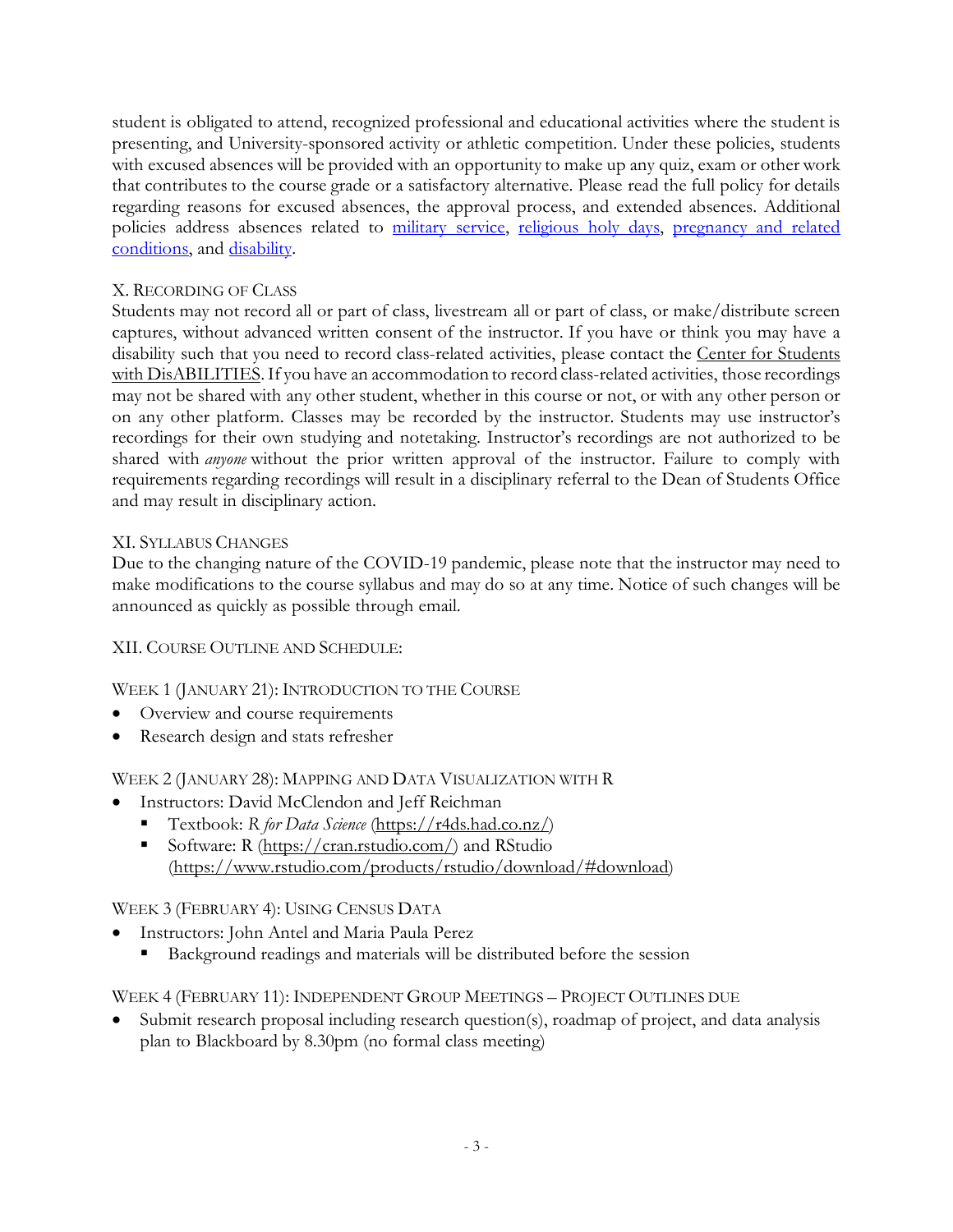WEEK 5 (FEBRUARY 18): SAMPLE SELECTION AND SAMPLING ERROR

- Instructor: Richard Murray
	- Background readings and materials will be distributed before the session

WEEK 6 (FEBRUARY 25): INDEPENDENT GROUP MEETINGS

WEEK 7 (MARCH 4): INDEPENDENT GROUP MEETINGS

WEEK 8 (MARCH 11): GROUP PRESENTATIONS AND FIRST DRAFTS DUE

- Each group will give a 20-minute presentation summarizing progress and results of project so far
- Submit first draft report to Blackboard by 5.30pm

WEEK 9 (MARCH 18): SPRING BREAK

• No Class

WEEK 10 (MARCH 25): MAPPING AND DATA VISUALIZATION WITH R

- Instructors: David McClendon and Jeff Reichman
	- Any additional readings and resources will be distributed before the session

WEEK 11 (APRIL 1): INDEPENDENT GROUP MEETINGS

WEEK 12 (APRIL 8): INDEPENDENT GROUP MEETINGS

WEEK 13 (APRIL 15): FINAL DRAFT REPORT DUE

• Submit final draft to Blackboard by 5.30pm (no formal class meeting)

WEEK 14 (APRIL 22): INDEPENDENT GROUP MEETINGS

WEEK 15 (APRIL 29): FINAL GROUP PRESENTATION

- Each group will give a 30-minute presentation summarizing the results of the project
- Submit presentation file to Blackboard

WEEK 16 (MAY 6): REVISIONS DUE

• Submit final revised report to Blackboard by 5.30pm